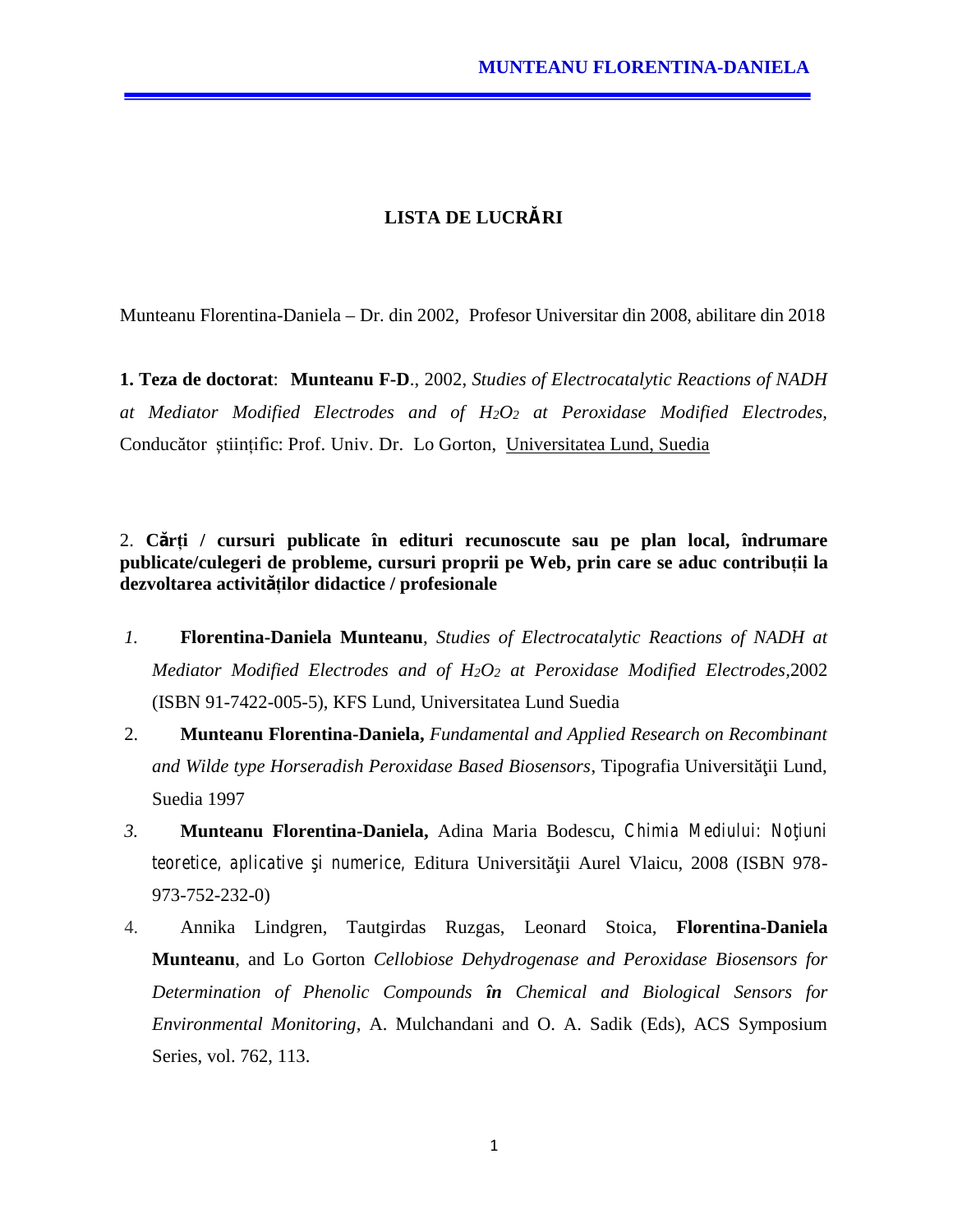- 5. *Munteanu Florentina-Daniela, Nicolae Dincă, Artur Cavaco-Paulo, MALDI-ToF Mass Spectrometry in Textile Industry,* Springer Verlag, ISBN 978-1-4020-8811-7
- 6. *Munteanu Florentina-Daniela,* Noţiuni de chimia mediului*, https://core.uav.ro/learning-cursuri?folder=dec603d0dacc791b2287&action=list*
- 7. **MunteanuFlorentina-Daniela,** Elemente de electrochimie i coroziune, *https://core.uav.ro/learning-cursuri?form\_submitted=1&folder=dec203d1dac5e2bf18d1*
- 8. **Munteanu Florentina-Daniela**, Gestiunea substan-elor chimice periculoase, *https://core.uav.ro/learning-cursuri?folder=dec203d0dacd9a71fb79&action=list*
- 9. Ioan Calinovici, **Florentina-Daniela Munteanu**, Monica Lungu, Virgil Ciutin, Strategia de Combatere a plantelor invazive, http://sesil.eu/ro

## **Lucr** ri indexate **ISI/BDI**

- 1. Valentin Burc, Luiela Magdalena Csorba, Florentina-Daniela Munteanu, Sergiu Rusu, The Romanian consumers' perception regarding the safety of dietary supplements, *Journal of Public Health-Heidelberg*, **2021, WOS:000605755400017**
- 2. Claudiu tefan Ursachi, Simona Perța-Cri an, Florentina-Daniela Munteanu, Strategies to Improve Meat Products' Quality, *Foods*, 9(12), 1883, **2020**, **WOS:000602121900001**
- 3. Simona Gavrila, Claudiu- tefan Ursachi, Mihaela Dochia, Simona Perta-Cri an, **Florentina-Daniela Munteanu,** The Influence Of Different Vacuum Impregnation Solutions On The Colour Of Fresh-Cut Apple Slices, *Scientific Study & Research. Chemistry & Chemical Engineering, Biotechnology, Food Industry,* 21(4), 523-5312, **2020**, **WOS:000596118000007**
- **4.** Sabina Gabriela Ion, Teodor Brudiu, Anamaria Hanganu, **Florentina Munteanu**, Madalin Enache, Gabriel-Mihai Maria, Madalina Tudorache, Vasile Parvulescu, *Molecules*, 25(21), 4921, **2020**, **WOS:000589401900001**
- **5.** N stuneac, V.; Panainte-Leh duș, M.; Moșneguțu, E.F.; Gavrilaș, S.; Cioca, G.; **Munteanu, Florentina-Daniela,** Removal of Cypermethrin from Water by Using *Fucus Spiralis* Marine Alga. *International Journal of Environmental Research and Public Health* **2019**, *16*, 3663, doi:10.3390/ijerph16193663.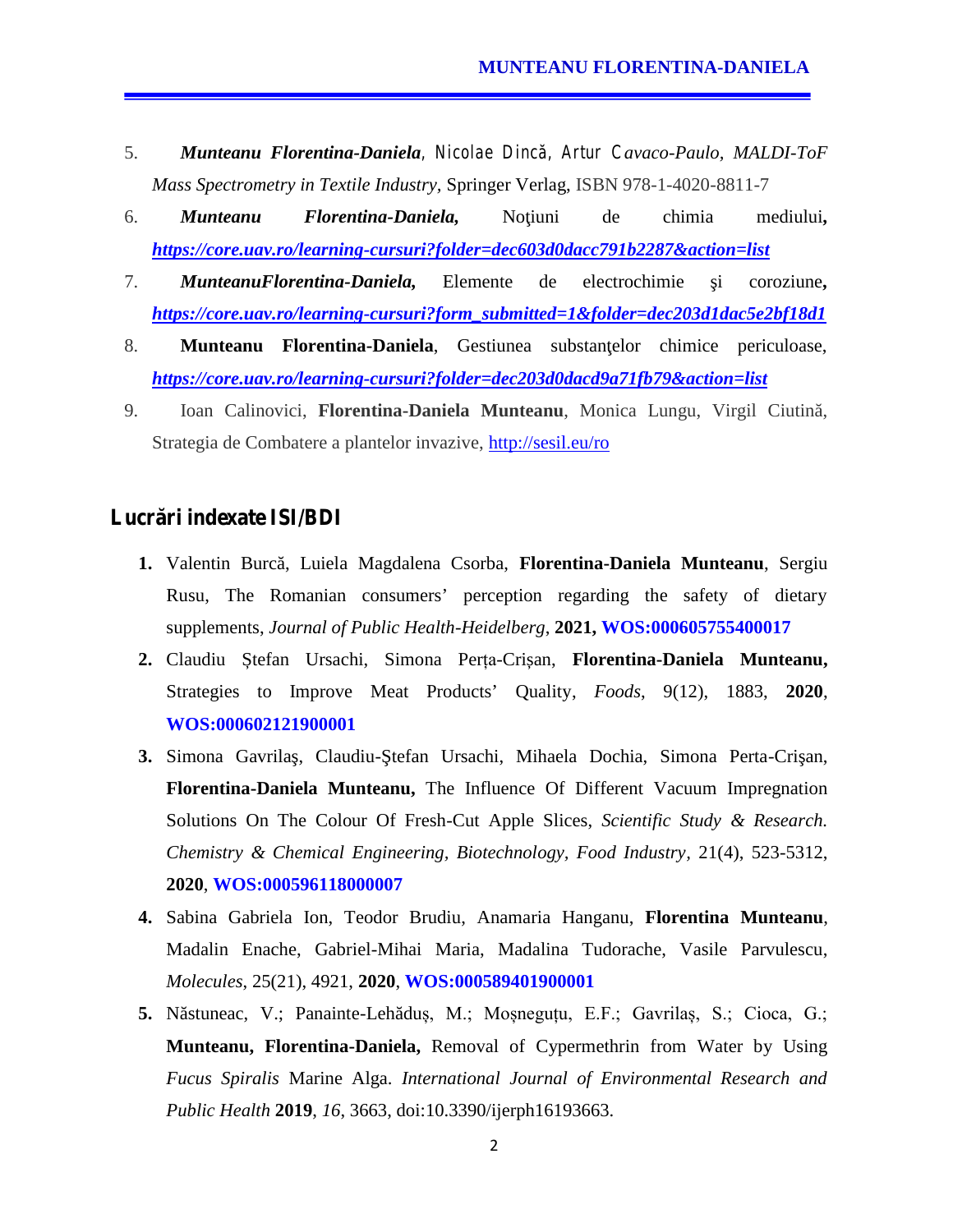- **6.** N stuneac, Violeta, Gavrilas, Simona, **Munteanu, Florentina-Daniela,** Assessment of the Water Quality in Siret Hydrographic Basin, Scientific Study and Research- Chemistry and Chemical Engineering Biotechnology Food Industry, 2019, 20 (3), 471- 480, **WOS:000489234500012**
- **7. Munteanu, Florentina-Daniela;** Titoiu, A.M.; Marty, J.-L.; Vasilescu, A. Detection of antibiotics and evaluation of antibacterial activity with screen-printed electrodes. Sensors (Basel, Switzerland) 2018, 18. **WOS:000428805300222 (IF 2,677)**
- **8.** Bucur, B.; **Munteanu, Florentina-Daniela;** Marty, J.-L.; Vasilescu, A. Advances in enzyme-based biosensors for pesticide detection. Biosensors 2018, 8. **WOS:000435137200001**
- **9. Munteanu, Florentina Daniela;** Sanislav, Andreia; Stanescu, Michaela Dina, *Coupled Electrochemical and Enzymatic Degradation of Two Anthraquinone Dyes*, Revue Roumaine de Chemie, 2015, 60, 2-3, 233-239, **WOS:000360325400014 (IF 0,250)**
- **10.** Sirghie, Cecilia; Bodescu, Adina-Maria; Botar, Alexandru; Cavaco-Paulo Artur**, Munteanu Florentina-Daniela,** Characterization of ligno-cellulosic materials bleached with oxo-diperoxo-molybdates, Carbohydrate Polymers, 2013, 98, 1, 490-494, **WOS:000325835600064 (IF 3,916)**
- **11.** Margarida M. Fernandes, Andreia C. Gomes, Andreia Vasconcelos, **Florentina- Daniela Munteanu**, Tzanko Tzanov, Maria Sameiro T. Gonçalves, Nicole End, Kai- Uwe Schoening, Georg M. Guebitz and Artur Cavaco-Paulo, *Protein disulphide isomerase-assisted functionalization of keratin-based matrices*, Applied Microbiology and Biotechnology, 2011, 90 4, 1311-1321, **WOS:000290574700012 (IF 3,425)**
- **12.** Munteanu, Florentina-Daniela; Cavaco-Paulo, Artur, *Biosensors Based on Laccase for Detection of Commercially Reactive Dyes*. Analytical Letters 2010**,** 43, (7-8), 1126- 1131, **WOS:000277838400006 (IF 0,920)**
- **13.** Brissos Vânia; Pereira Luciana; **Munteanu Florentina-Daniela**; Cavaco-Paulo Artur; Martins Lígia O *Expression system of CotA-laccase for directed evolution and highthroughput screenings for the oxidation of high-redox potential dyes*. Biotechnology Journal 2009;4(4):558-563, **DOI:10.1002/biot.200800248 (Wiley, Pubmed)**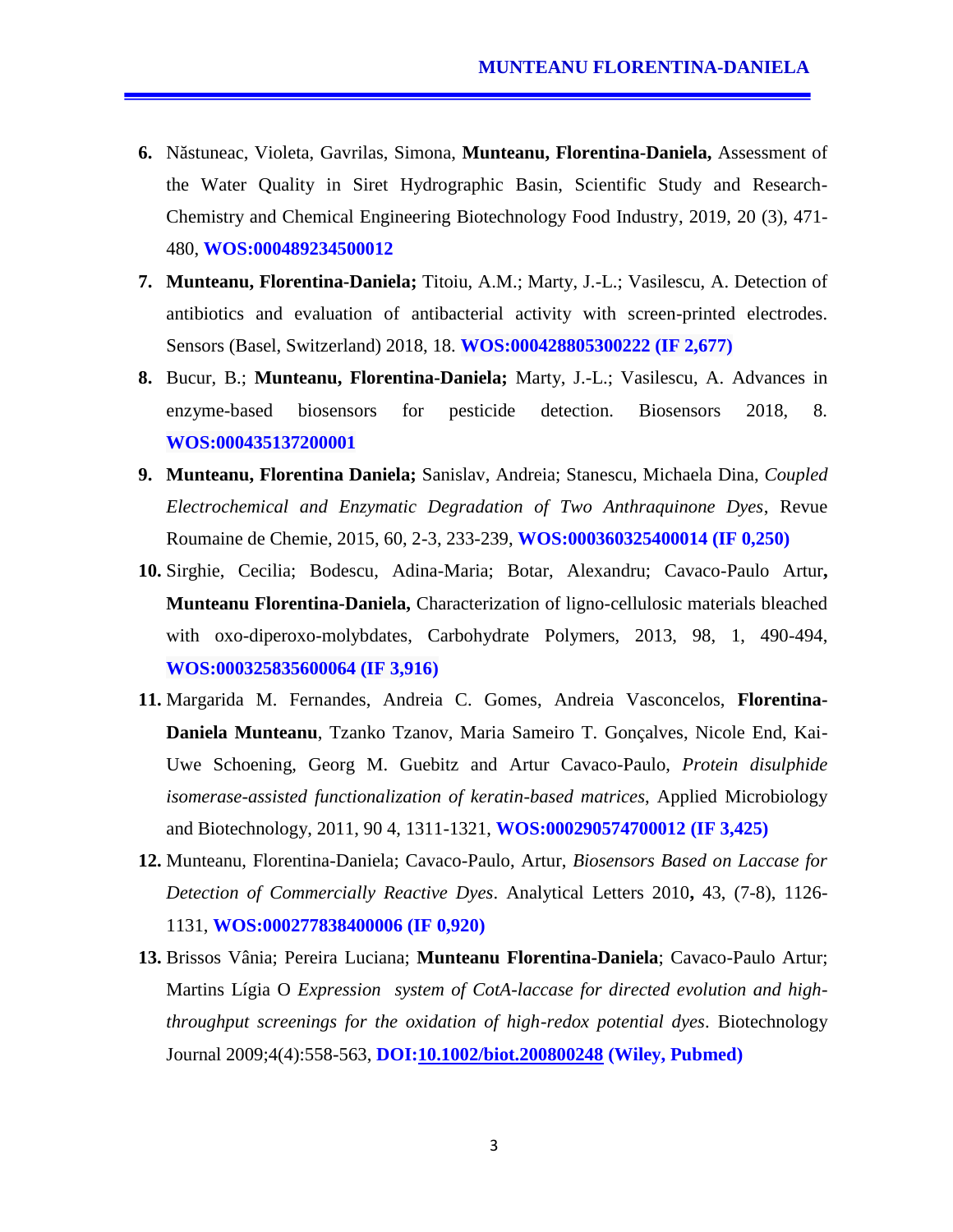- *14.* **Florentina-Daniela Munteanu,** Patricia Ferreira, Francisco J. Ruiz-Dueñas, Angel T. Martínez, Artur Cavaco-Paulo, *Bioelectrochemical investigations of aryl-alcohol oxidase from Pleurotus eryngii, in* Journal of Electroanalytical Chemistry, 2008, Volume 618, Issues 1-2, 1 July 2008, Pages 83-86, **WOS:000257007800012 (IF 2,484)**
- *15.* **Florentina-Daniela Munteanu,** Carlos Basto, Georg Gübitz, Artur Cavaco-Paulo *Staining of wool using the reaction products of ABTS oxidation by laccase: synergetic effects of ultrasound and cyclic voltammetry* in: Ultrasonics Sonochemistry, 2007, 14 (3), 363-367, **WOS:000243627400013 (IF 2,434)**
- *16.* **Florentina-Daniela Munteanu**, Delia Gligor, Ionel Catalin Popescu and Lo Gorton *Formate Dehydrogenase-Modified Carbon Paste Electrodes for Amperometric Detection of Formate in***:** Revue Roumaine de Chimie, 2006, 51(1), 25, **WOS:000238234900004 (IF 0,208)**
- *17.* Andrea Zille, **Florentina-Daniela Munteanu**, Georg Gübitz, Artur Cavaco-Paulo *Laccase Kinetics of Degradation and Coupling Reactions in:* Journal of Molecular Catalysis:B, 2005, 33 (1-2), 23, **WOS:000229394200004 (IF 1,685)**
- *18.* **Florentina-Daniela Munteanu,** Francisco Ruiz-Dueñas, Angel Martínez, Artur Cavaco-Paulo *Kinetics of Direct and Mediated Electron Transfer of Versatile Lignolytic Peroxidase Modified Graphite Electrodes in:* Journal of Electroanalytical Chemistry, 2005, 580 (1), 35, **WOS:000229512700005 (IF 2,223)**
- **19. Florentina-Daniela Munteanu,** Nicolas Mano, Alexander Kuhn, and Lo Gorton *NADH Electroxidation Using Nitro-Fluorenone Derivatives Immobilised on Zirconium Phosphate in:* Journal of Electroanalytical Chemistry, 2004, 564, 167. **WOS:000220097900019 (IF 2,228)**
- **20.** Delia Dicu, **Florentina-Daniela Munteanu**, Ionel Catalin Popescu, Lo Gorton *Indophenol and O-Quinones Derivatives Immobilized on Zirconium Phosphate for NADH Electrooxidation in:* Analytical Letters, 2003, 36 (9), 1775, **WOS:000184660600007 (IF 0,929)**
- **21. Florentina-Daniela Munteanu**, Delia Dicu, Ionel Catalin Popescu, Lo Gorton *NADH Electroxidation Using Carbonaceous Electrodes Modified with Dibenzo-Dithia-*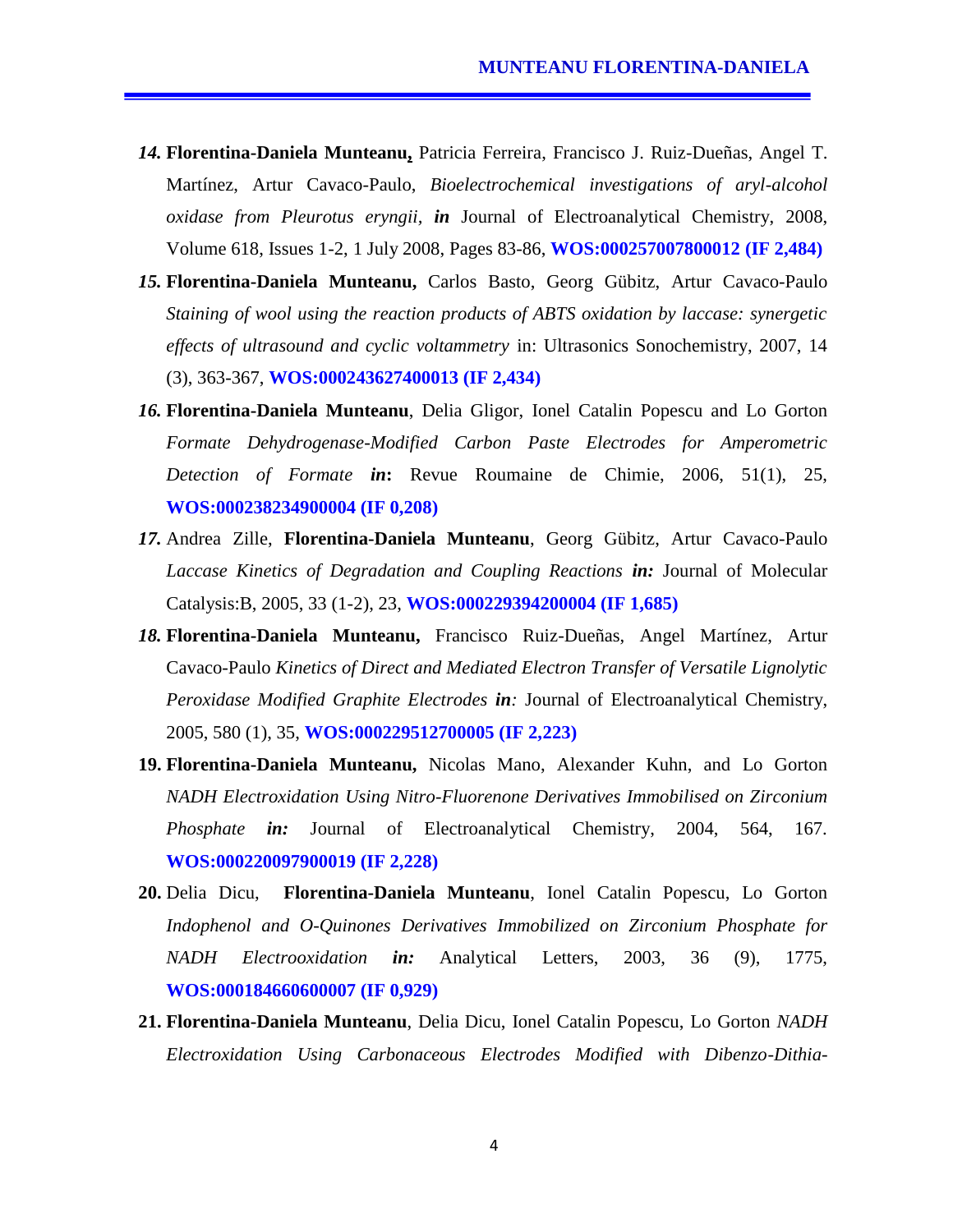*Diazapentacene in:* Electroanalysis, 2003, 15(5-6), 383. **WOS:000182694800006 (IF 1,811)**

- **22. Florentina-Daniela Munteanu**, Lo Gorton, Yoshiyuki Okamoto *Electrochemical and Catalytic Investigation of Carbon Paste Modified With Toluidine Blue O Covalently Immobilised on Silica Gel in:* Analytica Chimica Acta, 2003, 476, 43, **WOS:000180168800005, (IF 2,210)**
- **23.** Per Persson, Simona Larsson, Leif J. Jönsson, Nils-Olof Nilvebrant, Björn Sivik, **Florentina Munteanu,** Lars Thörneby, Lo Gorton *Supercritical Fluid Extraction of a Lignocellulosic Hydrolysate of Spruce for Detoxification and to Facilitate Analysis of Inhibitors in:* Biotechnology & Bioengineering, 2002, 79(6), 694, **WOS:000177549400013 (IF 2,211)**.
- **24. Florentina-Daniela Munteanu**, Marcus Mosbach, Albert Schulte, Wolfgang Schuhmann, and Lo Gorton *Fast Scan Cyclic Voltammetry and Scanning Electrochemical Microscopy for Studies on the Acidic pH Effect on 2-Electron Mediators Immobilised on Zirconium Phosphate in:* Electroanalysis, 2002, 14(21), 1479, **WOS:000179597300004 (IF 1,811)**
- *25.* **Florentina-Daniela Munteanu,** Nicolas Mano, Alexander Kuhn, Lo Gorton Mediator Modified Electrodes for Catalytic NADH Oxidation: High Rate Constants at Interesting Overpotentials *in:* Bioelectrochemistry, 2002, 56, 67, **WOS:000176715700016 )IF 1,463).**
- **26. Florentina-Daniela Munteanu**, Lauro Kubota, and Lo Gorton Effect of pH on the Catalytic Electrooxidation of NADH Using Different 2-electron Mediators Immobilised on Zirconium Phosphate *in:* Journal of Electroanalytical Chemistry, 2001, 509 (1), 2 **WOS:000170406300002 (IF 1,960)**.
- **27.** *Florentina-Daniela Munteanu, Lo Gorton, Annika Lindgren, Tautgirdas Ruzgas, Jenny Émneus, Elisabeth Csöregi, Irina G. Gazaryan, Igor V. Ouporov, Elena A. Mareeva and L. Mark Lagrimini* Direct and Mediated Electron Transfer Catalysed by Anionic Tobacco Peroxidase: Effect of Calcium Ion*s în:* Applied Biochemistry and Biotechnology, 2000, 88, 321 **WOS:000089923900031 (IF 0,843)**.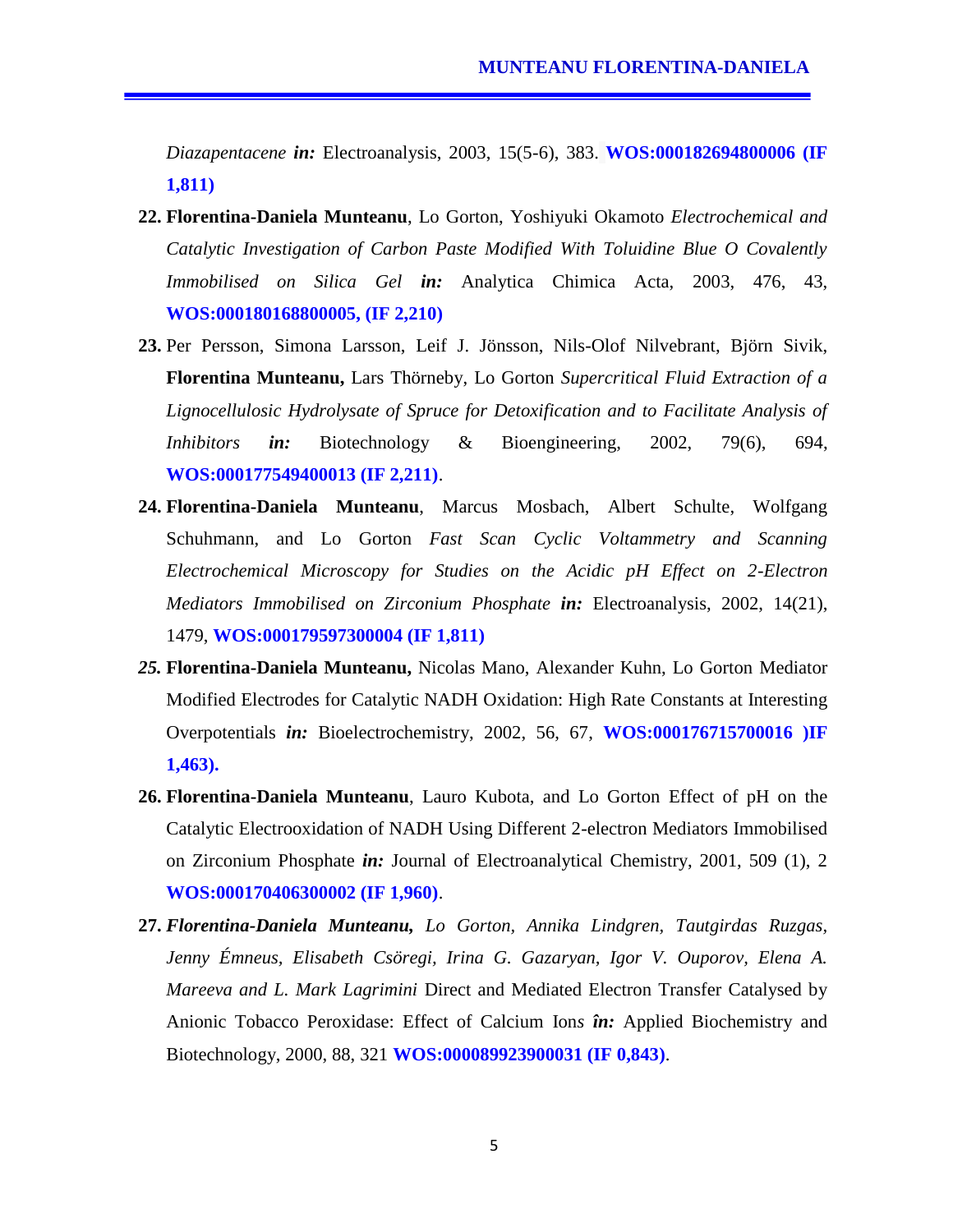- **28.** Lauro Kubota, **Florentina-Daniela Munteanu**, A. Roddick-Lanzilotta, A. J. McQuillan, and Lo *Gorton Electrochemical Investigation of Some Aromatic Redox Mediators Immobilised on Titanium Phosphate in:* Quimica Analitica, 2000, 19 (Suppl 1) 15, **WOS:000165192000004 (IF 0,246)**.
- **29.** Lo Gorton, Annika Lindgren, Ted Larsson, **Florentina-Daniela Munteanu**, Tautgirdas Ruzgas and Irina G. Gazaryan *Direct Electron Transfer between Heme-Containing Enzymes and Electrodes as Basis for Third Generation Biosensors în:* Analytica Chimica Acta, 1999, 400, 91, **WOS:000084204200010 (IF 0,562)**.
- *30.* Annika Lindgren**, Florentina-Daniela Munteanu**, Irina G. Gazaryan, Tautgirdas Ruzgas, Lo Gorton *Comparison of Rotating Disk and Wall-Jet Electrode Systems for Studying the Kinetics of Direct and Mediated Electron Transfer for Horseradish Peroxidase on a Graphite Electrode in:* Journal of Electroanalytical Chemistry, 1998, 458, 113, **WOS:000077470400012 (IF 1,760).**
- **31. Florentina-Daniela Munteanu**, Annika Lindgren, Jenny Émneus, Lo Gorton, Tautgirdas Ruzgas, Elisabeth Csöregi, Anton Ciucu, R. B. van Huystee, Irina G. Gazaryan, and L. Mark Lagrimini *Bioelectrochemical Monitoring of Phenols and Aromatic Amines in Flow Injection Using Novel Plant Peroxidases in:* Analytical Chemistry, 1998, 70, 2596, **WOS:000074584700053 (IF 4,580)**.
- **32.** Tzanov Tzanko**, Florentina-Daniela Munteanu,** Artur Cavaco-Paulo, CELL 130- Isomerases for functional modification of fibrous polymers, Abstracts of Papers of American Chemical Society, 2007, 233, 674, **WOS:000207722800572**
- **33.** Margarida Fernandes, Carlos Basto, Andrea Zille, **Florentina-Daniela Munteanu,** Georg M. Gübitz, Artur Cavaco-Paulo, **POLY 441-Sono-enzymatic polymerization of catechol,** Abstracts of Papers of American Chemical Society, 2007, 232, **WOS:000207781701533**
- **34.** Andrea Zille**, Florentina-Daniela Munteanu,** Georg M. Gübitz, Artur Cavaco-Paulo, Laccase polymerization of amino-phenol compounds, Abstracts of Papers of American Chemical Society, 2005, 229, 2, U955, **WOS:000235066604329**
- **35.** Annika Lindgren, Tautgirdas Ruzgas, Leonard Stoica, **Florentina-Daniela Munteanu**, and Lo Gorton, *Cellobiose dehydrogenase and peroxidase biosensors for determination*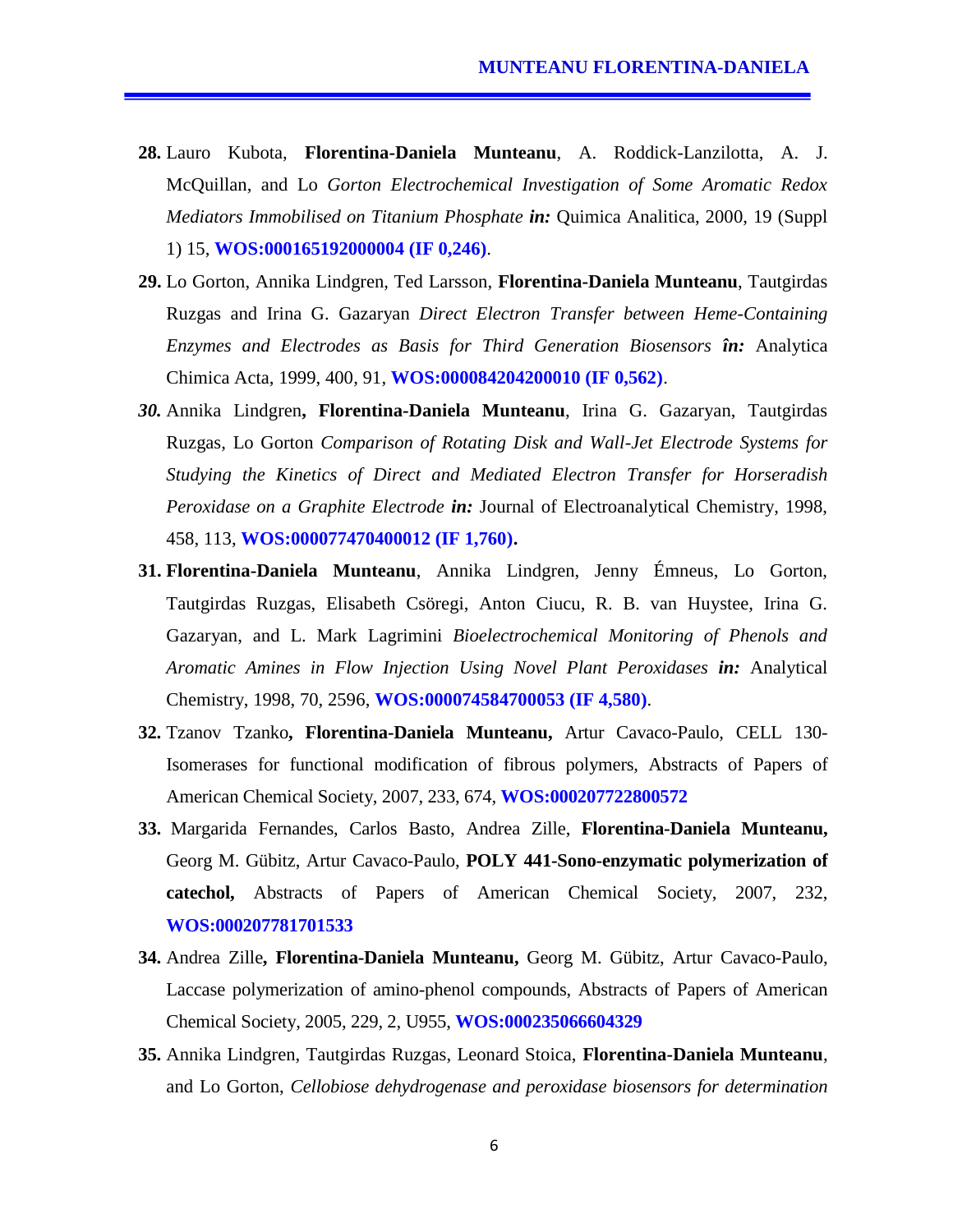*of phenolic compounds,* Abstracts of Papers of American Chemical Society, 1999, 217, U789, **WOS:000079148102461**

- **36. BREVET:** Sîrghie Cecilia, Radu Dana Gina, **Munteanu Florentina-Daniela**, Pag Andreea, Dochia Mihaela, Tomescu Daniel, PROCESS FOR MELTING BAST FIBER PLANTS, SUCH AS: FLAX, HEMP, JUTE ETC, 2014, **Derwent Primary Accession Number: 2013-Q10123 [13]**
- **37.** Delia Gligor, **Florentina-Daniela Munteanu**, Ionel Catalin Popescu, Lo Gorton *NADH Electrocatalytic Oxidation at 2,6-Dichlorophenolindophenol Modified Electrodes în:* Annals of West University of Timisoara, Series Chemistry, 2003, 12 (1), 1. (**GoogleScholar**)
- **38. Florentina-Daniela Munteanu**, Biosensors for Determination of Azo Dyes, Annals of the University of Oradea, Fascicle of Textiles-Leatherwork, 2007, vol VIII, 55(**GoogleScholar**)
- **39. Florentina-Daniela Munteanu**, Mihaela Dochia, Cecilia Sirghie, Studies on the Stability of a Laccase Used in Ultrasound or in presence of Emolient , Annals of the University of Oradea, Fascicle of Textiles-Leatherwork, 2007, vol VIII, 62, (**GoogleScholar**)
- **40. Florentina Daniela Munteanu**, Monica Elena Lungu, Oana Brînzan, Dana Radu, The unecological waste dump in Arad city, I: Determination of pollutants in, Scientifical and Technical Bulletin of Aurel Vlaicu University Arad, Series Chemistry, Food Science & Engineering, 2006.vol.11(XII), 259
- **41. Florentina Daniela Munteanu**, Paulo Durão, O. Lígia Martins, Artur Cavaco-Paulo, Determination of the Redox Potential of Some Laccases in, Scientifical and Technical Bulletin of Aurel Vlaicu University Arad, Series Chemistry, Food Science & Engineering, 2006.vol.11(XII), 56
- **42. Florentina-Daniela Munteanu**, Artur Cavaco Paulo,Use of Two Redox Enzymes for Azo Dyes Decolorization, Scientifical and Technical Bulletin of Aurel Vlaicu University Arad, Series Chemistry, Food Science & Engineering, 2005.vol.10(XI), 56- 64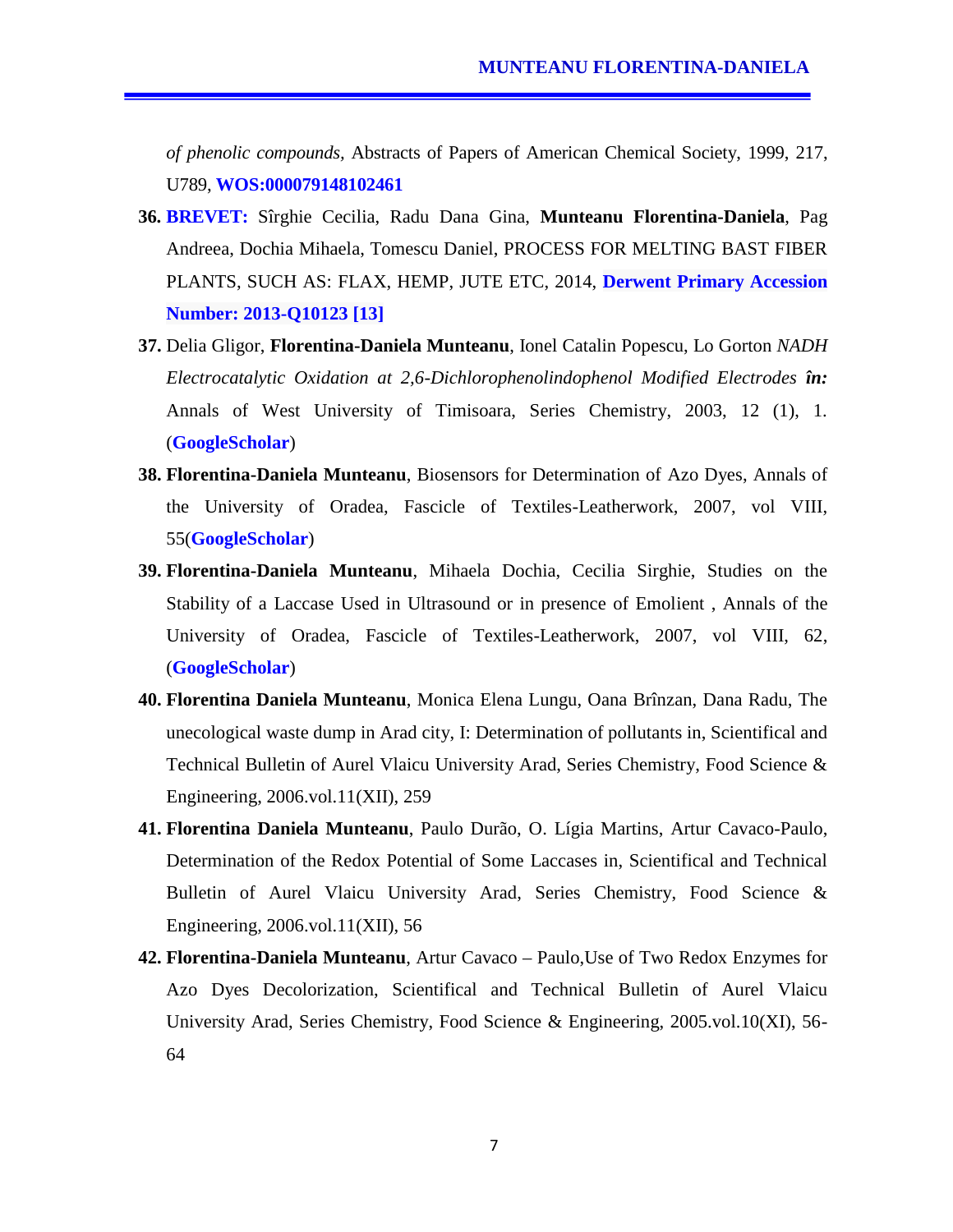- **43.** Onofrei Adriana-Gabriela**, Florentina Munteanu,** Monica Zdremtan, Alexandra Anghel, Anamaria Lucaci, Fitointercession study of soils contaminated with some heavy metals, Bulletin USAMV-CN, 2007, 63-64, (**GoogleScholar**)
- 44. Anghel Alexandra, Lucaci Anamaria, Zdrem an Monica, Munteanu Florentina-**Daniela,** Onofrei Adriana-Gabriela**,** Fitoremedierea solurilor contaminate cu metale grele, Simpozionul Geoecologia, 2007, 6 (**GoogleScholar**)
- **45.** Dinca Nicolae, Sisu Eugen, Munteanu Florentina, Grosu Viorica, application of csi-diff ms software for identification of the best quantum chemical method for 3-and 4 nitrobenzophenone dimethylacetal molecules and fragmentation ions, Scientifical and Technical Bulletin of Aurel Vlaicu University Arad, Series Chemistry, Food Science & Engineering, 2005, 10(XI), (**GoogleScholar**)
- **46.** Munteanu Florentina-Daniela, Cavaco-Paulo Artur, Electrochemical aspects of the dye degradation by redox enzymes, 4th European meeting on Oxizymes, 2008, Helsinki, Finland
- 47. Simona, Gavrila; Mihaela-Georgina, Me ter; Louis, Marty Jean; Florentina-Daniela, **Munteanu.** Immunological And Chemical Assay Made On Traditional Dairy**,** International Multidisciplinary Scientific GeoConference : SGEM; Sofia Vol. 18, Iss. 6.2, : 237-244. Sofia: Surveying Geology & Mining, Ecology Management (SGEM). (2018) DOI:10.5593/sgem2018/6.2/S25.032
- **48.** Dan Danciu, **Florentina-Daniela Munteanu** Municipal Solid Waste Management, Scien. Tech. Bull-Chem. Food Sci. Eng., Vol. 15(XVI), 2018, 11-13
- **49.** Simona Gavrilas, Violeta Nastuneac, **Florentina-Daniela Munteanu**, Treatment of HEMP retting wastewaters: use of by-products from winemaking industry, International Symposium "The Environment and the Industry", 26-27 September 2019, Bucharest, Romania, pp. 107-112
- **50.** Andreea Bujdei, Simona Gavrilas, Mihaela Dochia, **Florentina-Daniela Munteanu**, Vegetable food waste for cotton dyeing-new directions for environmental sustainability, International Symposium "The Environment and the Industry", 26-27 September 2019, Bucharest, Romania, pp. 113-120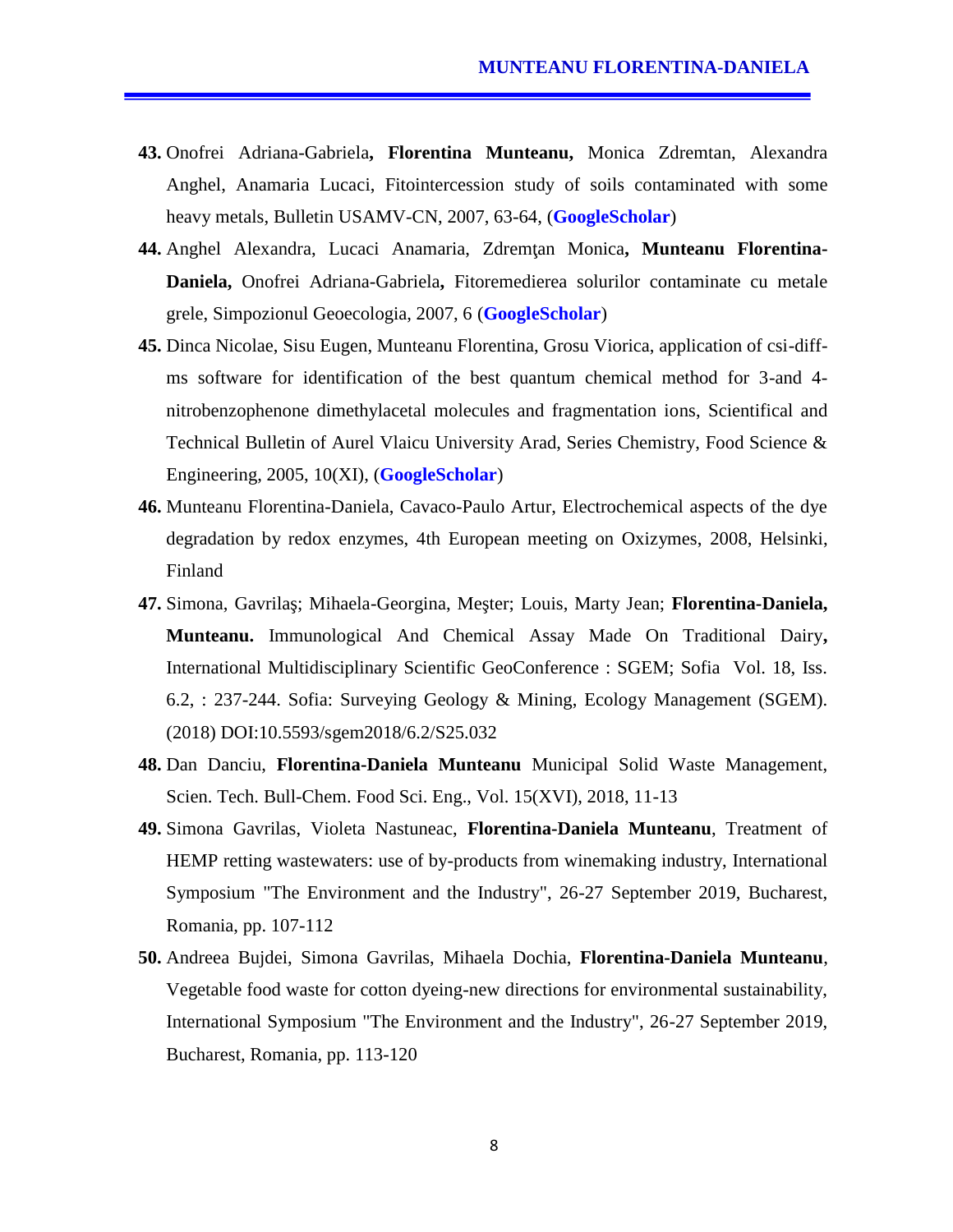# **Particip** ri la conferin e

Prezent ri orale *i/sau postere în cadrul urm* toarelor conferin e:

- *1.* RICCCE 21 21st Romanian International Conference on Chemistry and Chemical Engineering, Constan a Mamaia, 4-7 Septembrie 2019
- 2. 18th International Conference "Life Sciences for Sustainable Development", Cluj-Napoca, Romania, 26-28 September, 2019
- *3.* 2nd ICGEB Workshop "Modern Biotechnological Advances for Human Health BAHH, May 28-31, 2019, Bucharest, Romania
- *4.* 21st Romanian International Conference on Chemistry and Chemical Engineering, Mamaia, Constanța, 4-7 Septembrie 2019
- *5.* International Symposium "The Environment and the Industry", 26-27 September 2019, Bucure ți, România
- *6.* 8 th International Symposium on Research and Education in an Innovation Era, Mai 23-25, 2019, Arad, România
- *7.* International Multidisciplinary Scientific GeoConference: SGEM; 2018, Sofia Surveying Geology & Mining, Ecology Management (SGEM).
- 8. 35<sup>th</sup> Romanian Chemistry Conference, Octombrie 2-5, 2018, C ciulata, România
- 9. 4<sup>th</sup> International Conference on Analytical Chemistry, Septembrie 1-3, 2018, Bucure ti România
- *10.* The 4th International Conference New Trends on Sensing Monitoring Telediagnosis for Life Sciences NT-SMT-LS, 30 August-1 Septembrie 2018, Brașov, România
- 11. 7<sup>th</sup> International Symposium on Research and Education in an Innovation Era, Mai 17-20, 2018, Arad, România
- 12. 6<sup>th</sup> International Symposium on Research and Education in an Innovation Era, Decembrie 8-10, 2016, Arad, România
- *13.* New Trends on Sensing- Monitoring- Telediagnosis for Life Sciences, Bra ov, Romania, Septembrie, 3-5, 2015
- 14. 5<sup>th</sup> International Symposium on Research and Education in an Innovation Era, Noiembrie 5-7, 2014, Arad, România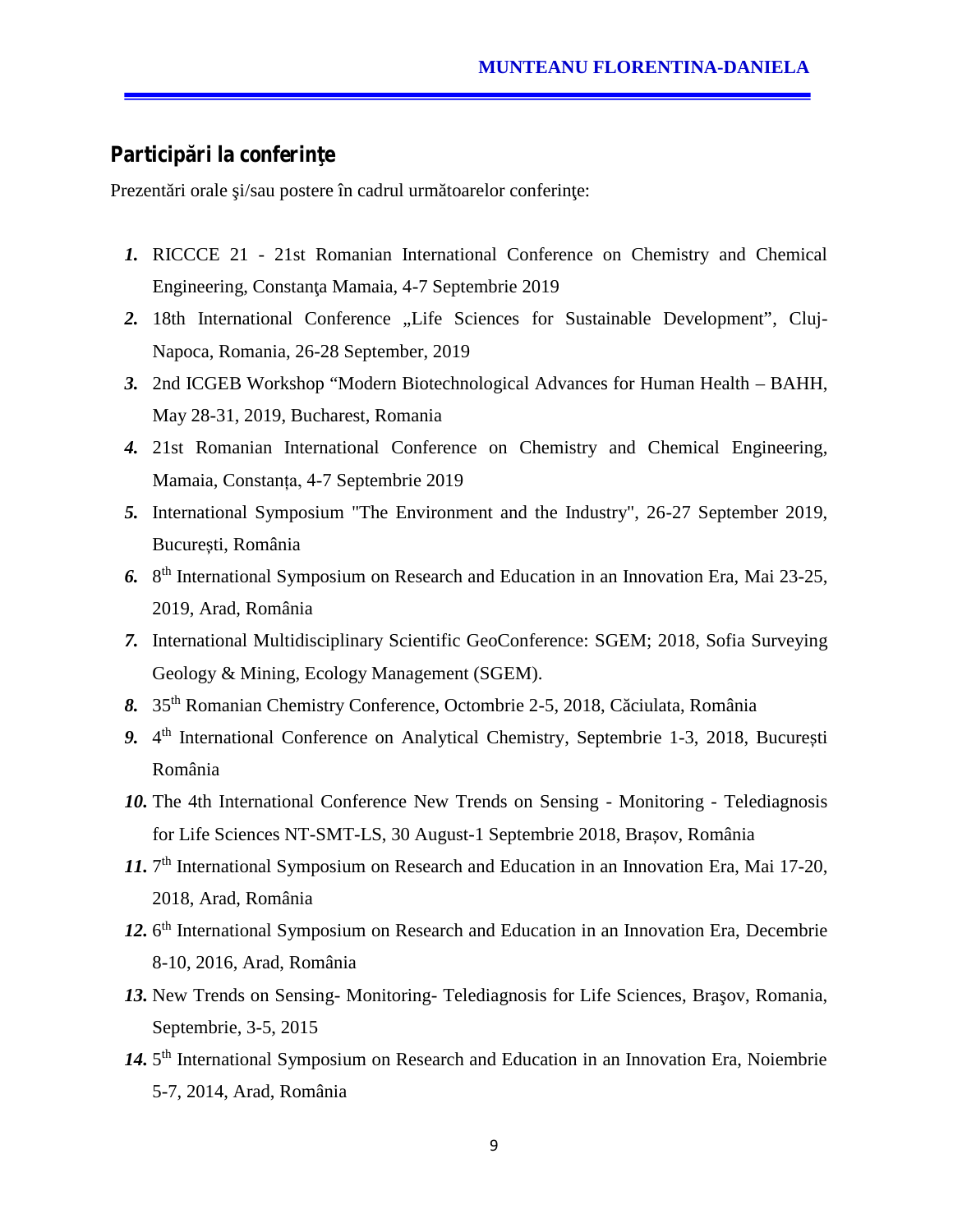- *15.* New Trends on Sensing- Monitoring- Telediagnosis for Life SciencesBrasov, Romania, July 24-26, 2014
- *16.* Development of Novel Nanotechnology Based Diagnostic Systems for Rheumatoid Arthritis and Osteoarthritis (NanoDiaRA), Noiembrie 2013, Lisabona, Portugalia
- 17. 4<sup>th</sup> International Symposium on Research and Education in an Innovation Era, Noiembrie 8-9, 2012, Arad, România
- *18.* The 3rd International Conference on Institutional Strategic Quality Management in Higher Education ISQM 2011, 14-16 July 2011, Sibiu - Romania)
- *19.* The 2nd International Conference on Institutional Strategic Quality Management in Higher Education ISQM 2010, 14-16 October 2010, Sinaia - Romania)
- *20.* 3 rd International Symposium on Research and Education in an Innovation Era, Noiembrie 10-12, 2010, Arad, România
- *21.* SECOSAFT , Mai 22-23 2010, Sibiu, România
- *22. International Conference On Chemistry and Chemical Engineering* , Mai 28-30, 2008, Timi oara, România
- 23. *Conference on Condensed Matter Physiscs*, Iulie 16-18, 2008, Timi oara, România
- *24. European Meeting on Oxizymes*, Iunie 16-18, 2008, Helsinki, Finlanda
- *25.* The 41st IUPAC World Chemistry Congress, August 5-11, 2007, Torino, Italia
- 26. 1<sup>st</sup> Advanced Research Workshop on Applications of Mass Spectrometry in Life Safety under NATO auspices, Septembrie 23-27, 2007, Herculane, România
- *27.* Modern Technologies and Performant Management in The Textiles Leatherwork Field, 24-26 Mai, 2007, Oradea, România
- 28. Prezent *i* perspective în biotehnologiile alimentare, 15.17 Noiembrie, 2007, Suceava, România
- *29.* Prospects for the 3rd Millenium Agriculture, 4-6 Octombrie, 2007, Cluj Napoca, România
- *30.* EcoMediu, 21-23 Noiembrie, 2007, Arad, România
- 31. The  $7<sup>th</sup>$  Workshop on Biosensors and Bioanalytical  $\mu$ -Techniques in Environmental and Clinical Analysis, Septembrie 10-14, 2006, Kusadasi, Turcia
- *32.* XVII International Symposium on Bioelectrochemistry and Bioenergetics, 3rd Spring Meeting, Bioelectrochemistry, Iunie 19-24, 2005, Coimbra, Portugalia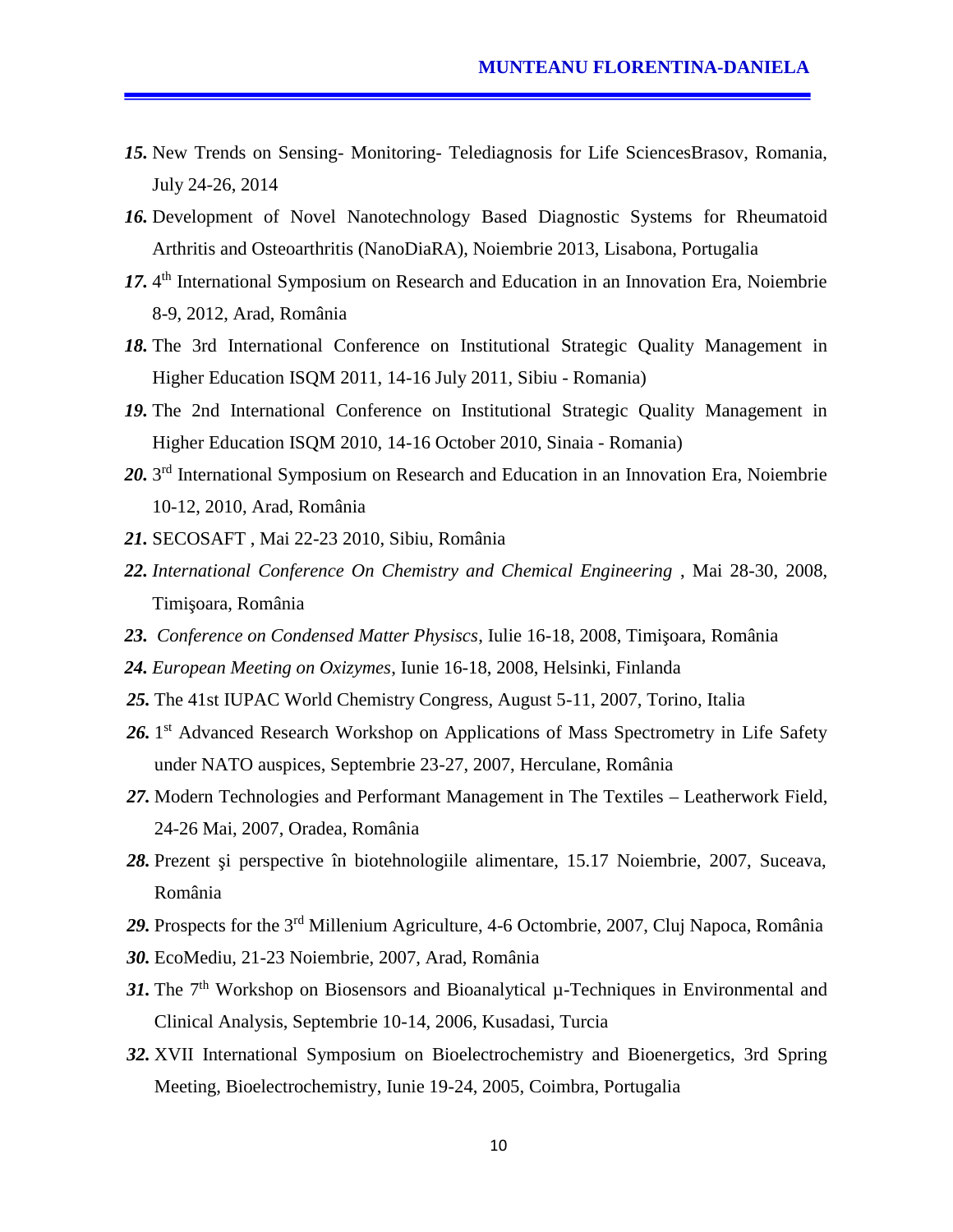- *33.* COST E23 *Biotechnologia in Industria Celulozei şi Hârtiei*, Aprilie 26-29, 2005, Baiona (Pontevedra), Spania
- *34.* 229th ACS Conference, Martie 13-17, 2005, San Diego, USA
- *35.* Workshop of COST Action 847 & D32, Noiembrie 11-12, 2004, Póvoa de Varzim, Portugalia
- *36.* Workshop of COST ACTION 847/WG 4 meeting, Octombrie 28-29, 2004, Sofia, Bulgaria
- 37. 13<sup>th</sup> Romanian International Conference on Chemistry and Chemical Engineering, Septembrie 16-20, 2003, Bucure ti, România
- 38. 11<sup>th</sup> Physical Chemistry Conference with International Participation, ROMPHYSchem 11, Septembrie 2-5, 2003, Timişoara, Romania
- 39. The XVII<sup>th</sup> International Symposium on Bioelectrochemistry and Bioenergetics, Iunie 19-24, 2003, Floren a, Italia
- 40. Journées d'Electrochimie 2003, Iunie 3-6, 2003, Poitiers, Fran a
- *41.* The Seventh World Congress on Biosensors, Mai 15-17, 2002, Kyoto, Japonia
- *42.* German-Swedish Workshop on Biomolecular Recognition for Analytical Biochemistry, Decembrie 8, 2001, Luckenwalde, Germania
- *43.* Analysdagarna, Iunie 11-14, 2001, Stockholm, Suedia
- *44.* New Direction in Electroanalysis, Aprilie 22-25, 2001, Salford, Anglia
- *45.* Faraday Discussion 116, Bioelectrochemisry, Iulie 17-19, 2000, Southampton, Anglia
- *46.* Biosensors, Mai 24-26, 2000, San Diego, USA
- *47.* Analysdagarna" Iunie 14-17, 1999, Uppsala, Suedia
- *48.* Joint Meeting in Bioanalytical Chemistry, Octombrie 29-30, 1998, Lund Suedia
- *49.* Biosensors, Iunie 3-5, 1998, Berlin, Germania
- *50.* Bioelectrochemistry and Bioenergetics, Mai 23-29, 1998, Vingstedcentret, Danemarca

#### **4. Proiecte de cercetare-dezvoltare**

*A. Coordonare proiecte:*

#### Interna ionale: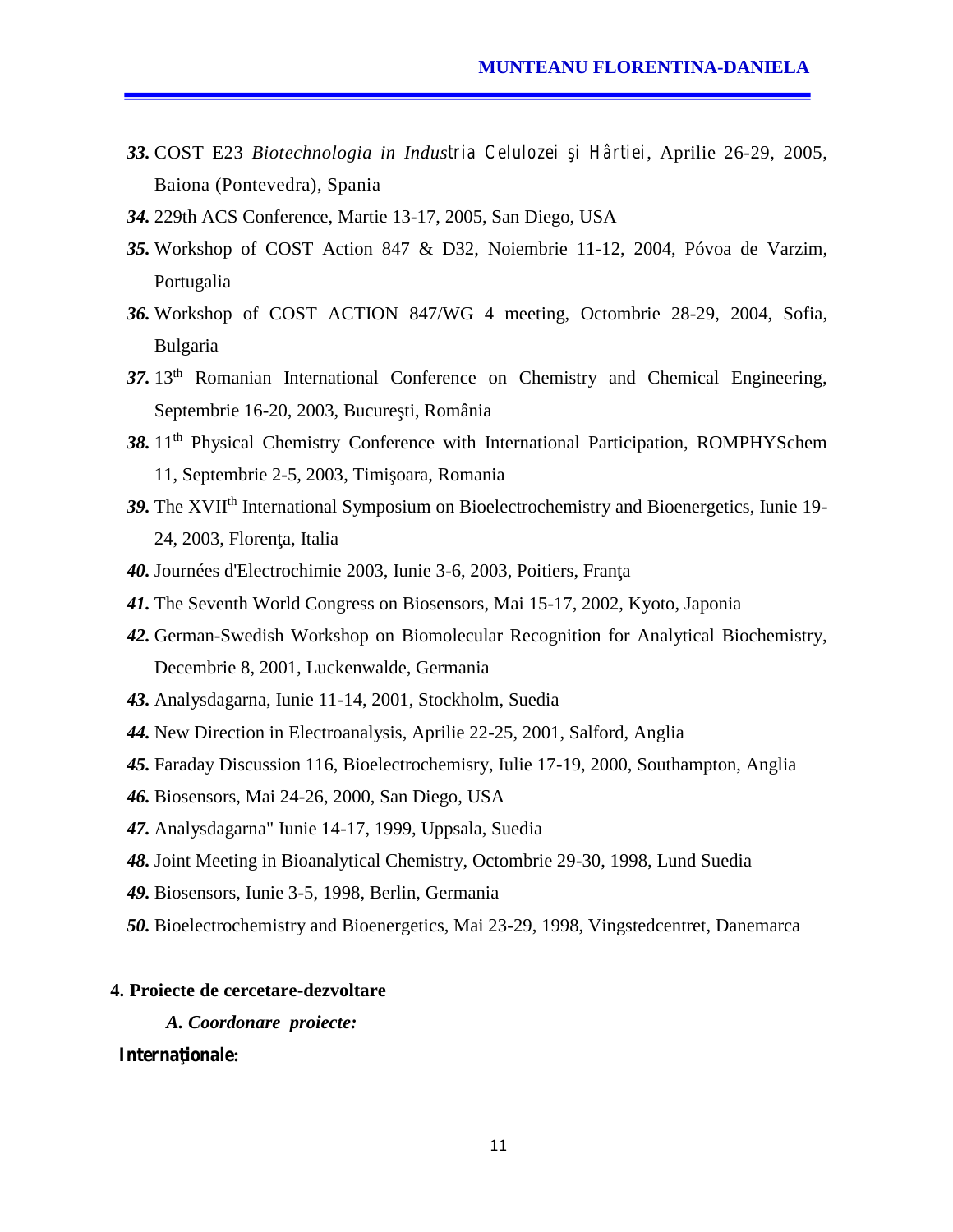- 1. 2009-2013- **FP7- NMP-2008-LARGE-2, Proiect No 228827-** *Folate-based nanobiodevices for integrated diagnosis/therapy targeting chronic inflammatory diseases*
- **2.** 2006-2009- Contract de Cercetare **NATO Nr. EAP.RIG.982234** intitulat *"Biosensors for Environmental Pollutants Monitoring"*
- 3. 2004-2005 **SFRH/BPD/16674/2004**, Portugalia "*Electrochemical Characterization of Redox Biodegradation of Redox Dyes*" (derulat în cadrul Minho University)

### Na ionale:

- 1. 2018-2020- **PN-III-P1-1.2-PCCDI2017-0569** "*Închiderea lanțurilor de valoare din bioeconomie prin obținerea de bioproduse inovative cerute de piață –PRO-SPER*", - 10-PCCDI/2018
- 2. 2017-2018 **PN3, Proiecte Cooperare Bilaterală România-Franța**, BM46, *Valorificarea subproduselor de vinificație - aplicații pentru tratamentul apelor reziduale*
- 3. 2014-2017- **PN2, Proiecte Colaborative de Cercetare Aplicativă**, **PN-II-PT-PCCA- 2013-4-0191** *Interactomica galactozaminoglicanilor în matricea extracelulară prin spectrometrie de masa avansată*
- 4. 2010-2012- **PN2, Capacităţi, Modulul III**, *Folate-based nanobiodevices for integrated diagnosis/therapy targeting chronic inflammatory diseases*
- 5. 2006-2008 **Cercetare de excelenta** intitulat "*Sisteme computerizate de filtrare si separare activate cu ultrasunete si controlate cu biosenzori pentru procese textile"*
- *6.* 2005 –2007 Contract **Cercetare de excelenta Nr. 3179/12.10.2005** intitulat "*Caracterizarea Electrochimică şi Studiul Cinetic al Biodegradării Poluanţilor Mediului*"

*B. Membru în echipa de cercetare:* **Proiecte internationale**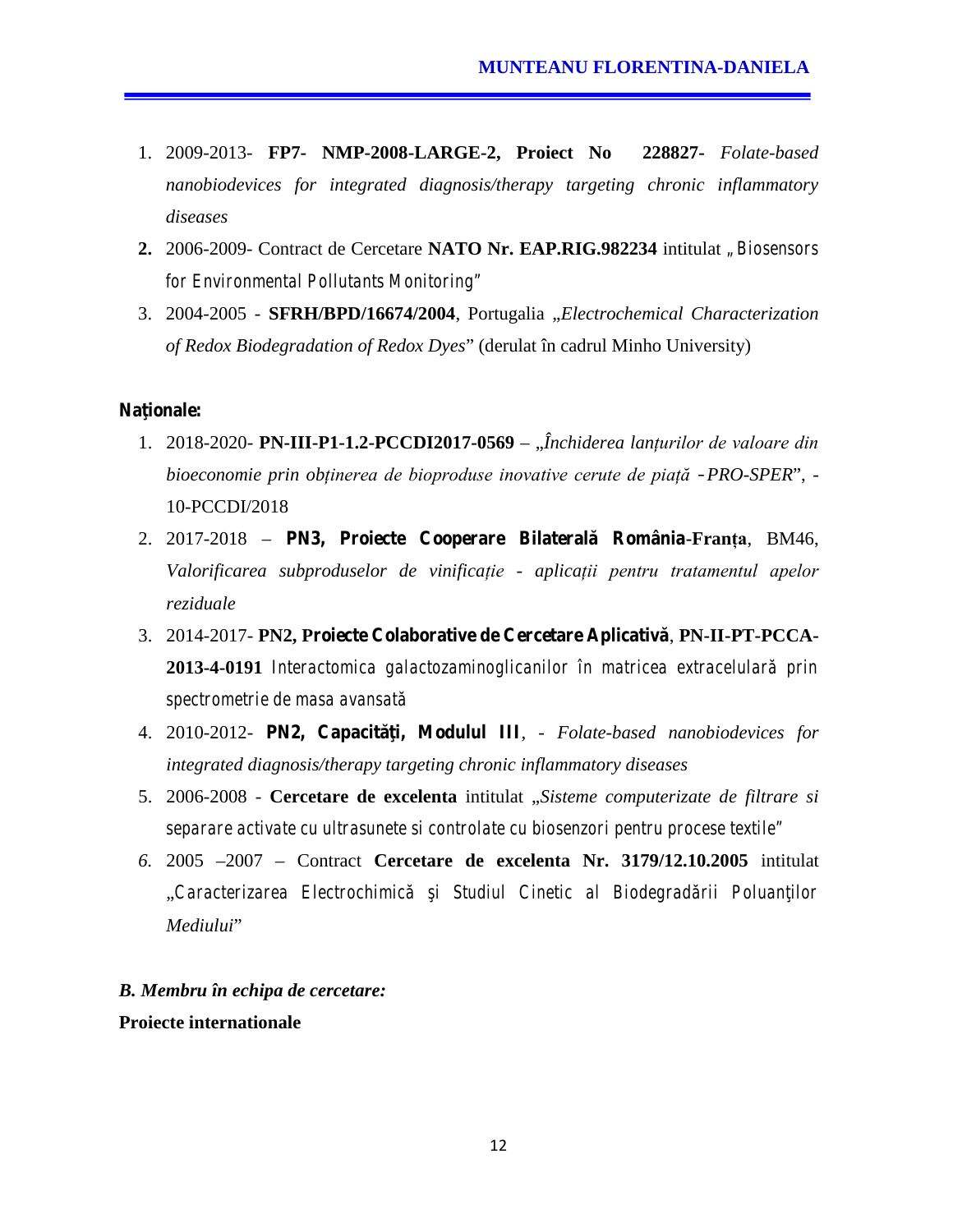1. 2015-2017 – **EEA Grants**, prin mecanismul financiar al spațiului economic european (SEE), Program RO 02 – biodiversitate și servicii ale ecosistemelor, "*Stoparea extinderii speciilor invazive de plante în Parcul Natural Lunca Mure ului*"

2. 2004 - **NNP2-CT-2003-505892,** ULTRATEC, "*Ultrasound Assisted Enzymatic Processing of Textiles"*, (1022000 RON)

3. 1998 – **FP4**- "*Prussian blue based novel highly selective chemical and biological sensors for food contro*l"

4. 1997 - **BIO4-CT97-2199** "*Directly interfaced and micro or nanostructured detection systems*"

## **Proiecte naționale**

- 1. Noiembrie 2020-prezent **Programul Opera ional Capital Uman, Axa prioritar** 6: **Educa ie i competen e,** M suri integrate pentru tranziția studenților pe piața muncii, Contract nr. POCU/626/6/13/132639
- 2. Octombrie 2020-februarie 2021- "**Competența face diferența! Proiect selectat în cadrul Programului Operațional" Capacitate Administrativă cofinanțat de Uniunea European, din Fondul Social European** - Îmbun t tirea politicilor publice în învățământul superior și creșterea calității reglementărilor prin actualizarea standardelor de calitate QAFIN, cod SIPOCA 16
- 3. 2017-2018- **PN-III-P2-2.1-PTE- 2016-0217** Instalație demonstrativă pentru o tehnologie inovativă de topire a cânepii
- 4. 2016-2019 Novel Bio-inspired Cellular Nano-Architectures (BioCell-NanoART), **POC-A1-A1.1.3-E-2015,**
- 5. 2014-2015 Centru de cercetare în tiin e Tehnice i Naturale CESTN", proiect cofinan at de Uniunea European prin Fondul European de dezvoltare Regional în cadrul programului opera ional sectorial "Cre trerea Competitivit ii Economice": INVESTI II PENTRU VIITORUL DVS
- 6. 2014-2015 **POSDRU** Axa prioritar 5 "Promovarea masurilor active de ocupare", Domeniul major de interventie 5.1. "Dezvoltarea si implementarea masurilor active de